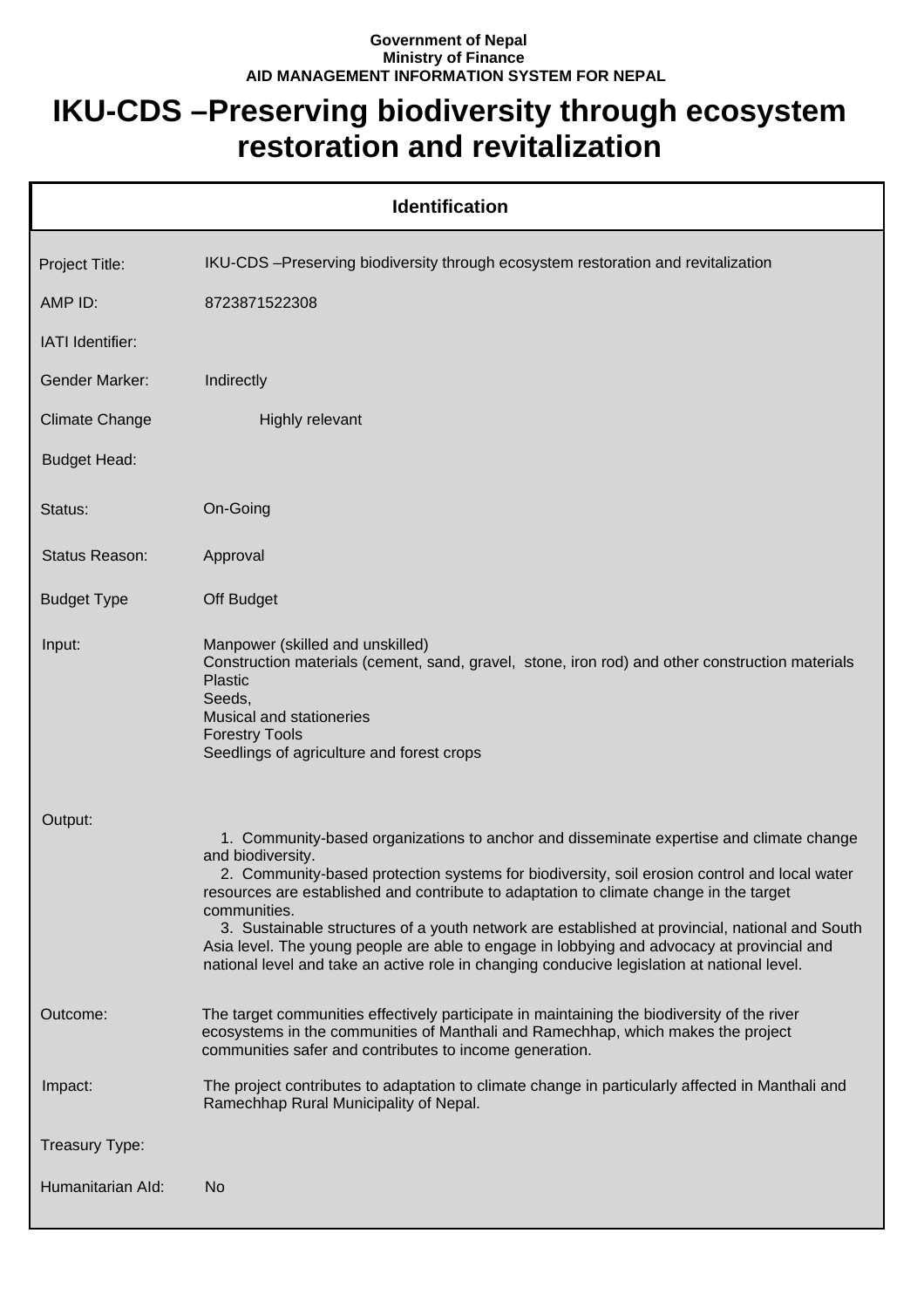| Location             |            |
|----------------------|------------|
| Location             | Percentage |
| Ramechhap (Manthali) | 100.0%     |

| <b>National Plan</b>                                                                                          |            |
|---------------------------------------------------------------------------------------------------------------|------------|
| Program                                                                                                       | Percentage |
| Environment and Climate Change ] [ Infrastructure Development Policy ] [ National<br>Development Plan (NDP) ] | 100.0%     |

| <b>Sector</b>                                                   |            |  |
|-----------------------------------------------------------------|------------|--|
| Sector                                                          | Percentage |  |
| Nepal Sector Classification ENVIRONMENT, SCIENCE & TECHNOLOGY 0 | 25.0%      |  |
| Nepal Sector Classification WOMEN, CHILDREN & SOCIAL WELFARE 0  | $5.0\%$    |  |
| Nepal Sector Classification YOUTH, SPORTS & CULTURE 0           | 10.0%      |  |
| Nepal Sector Classification AGRICULTURE 0                       | 15.0%      |  |
| Nepal Sector Classification FOREST 0                            | 30.0%      |  |
| <b>Nepal Sector Classification LIVELIHOOD 0</b>                 | 15.0%      |  |

| <b>Implementing/Executing Agency</b>         |        |  |
|----------------------------------------------|--------|--|
| Donor                                        |        |  |
| Terre Des Hommes, Germany                    | 0.0%   |  |
| <b>Responsible Organization</b>              |        |  |
| Ministry of Women, Children & Social Welfare | 100.0% |  |
| <b>Executing Agency</b>                      |        |  |
| Terre Des Hommes, Germany                    | 100.0% |  |
| <b>Implementing Agency</b>                   |        |  |
| Terre Des Hommes, Germany                    | 100.0% |  |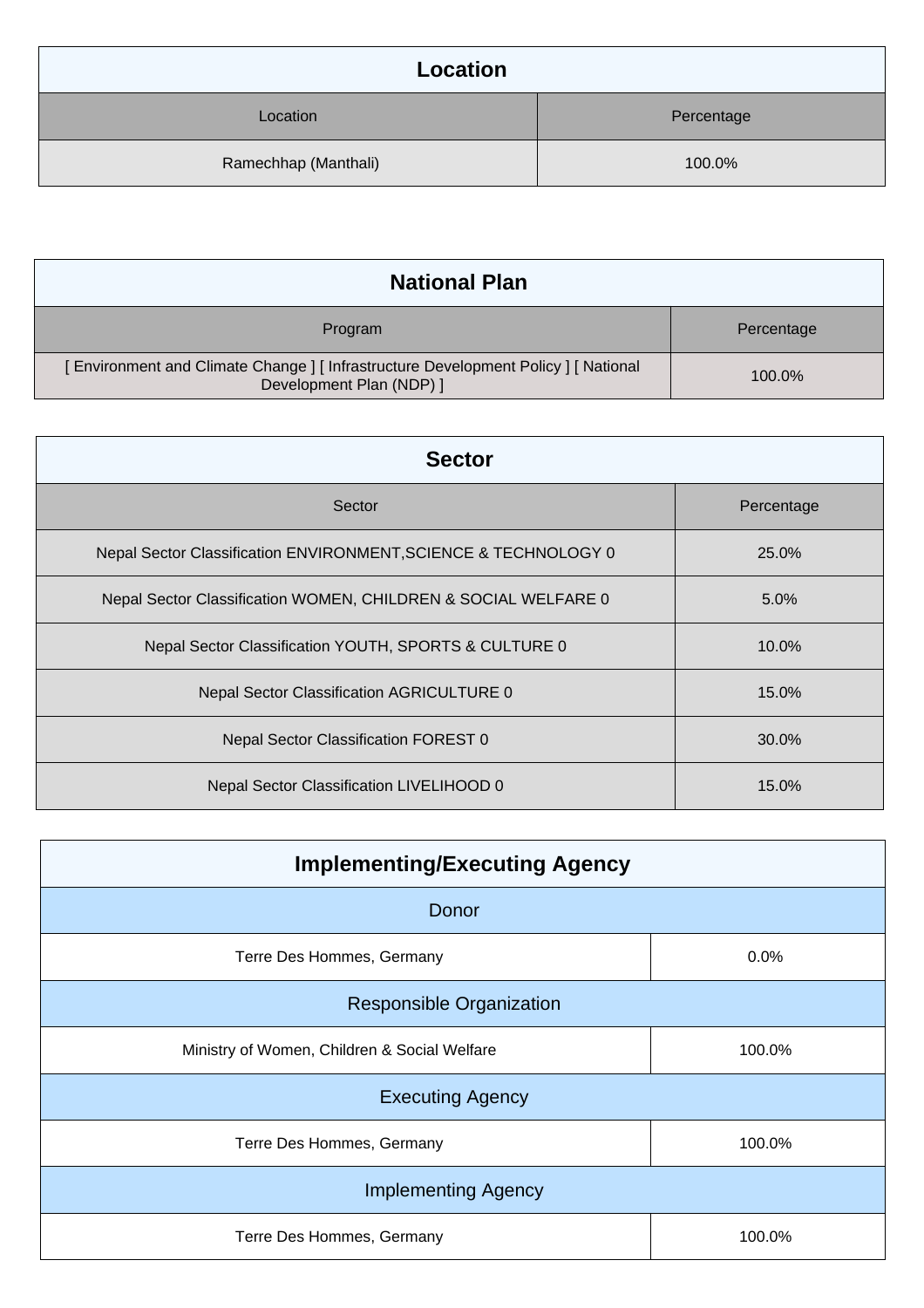| <b>Funding</b>                    |                       |                    |                               |            |                     |
|-----------------------------------|-----------------------|--------------------|-------------------------------|------------|---------------------|
| Transaction<br>Date               | Type of<br>Assistance | Mode of<br>Payment | Post Earthquake<br>Assistance | Commitment | <b>Disbursement</b> |
| <b>Terre Des Hommes, Germany</b>  |                       |                    |                               |            |                     |
| <b>Actual</b>                     |                       |                    |                               |            |                     |
| 1/1/2019                          | Grant Aid             | Cash               | No                            | 1,001,616  | Ŋ                   |
| 6/19/2019                         | <b>Grant Aid</b>      | Cash               | No                            | Ю          | 146,236             |
| 10/4/2019                         | <b>Grant Aid</b>      | Cash               | No                            | 10         | 175,235             |
| 2/5/2020                          | Grant Aid             | Cash               | N <sub>o</sub>                | Ю          | 154,151             |
| <b>Total</b>                      |                       |                    | 1,001,616                     | 475,620    |                     |
| Total (Terre Des Hommes, Germany) |                       |                    | 1,001,616                     | 475,620    |                     |
| <b>UNDISBURSED BALANCE</b>        |                       |                    | 525,996                       |            |                     |

| <b>Progress Achieved</b>       |  |
|--------------------------------|--|
| Progress Achieved:             |  |
| Key Problems:                  |  |
| Steps Taken to Solve Problems: |  |